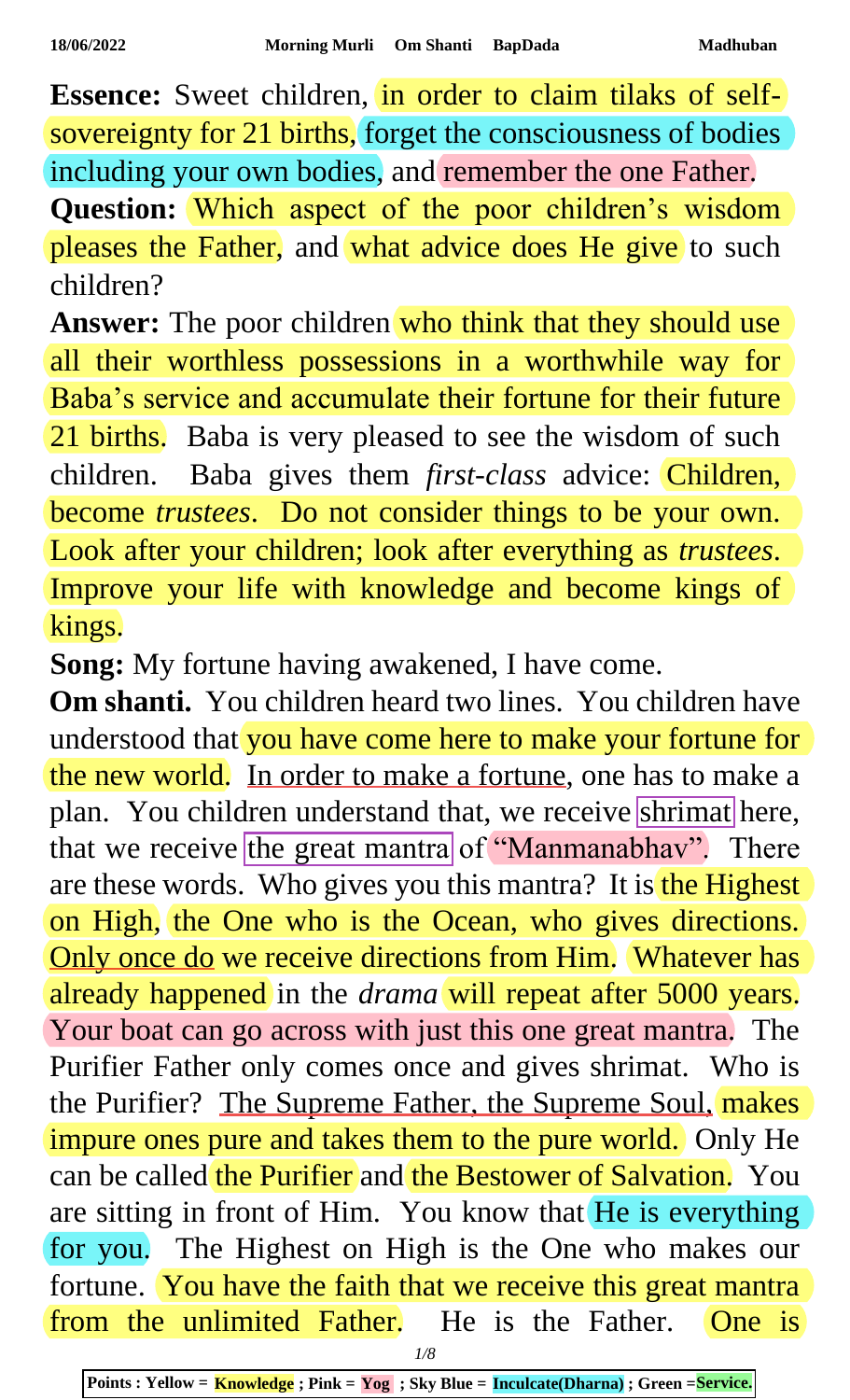incorporeal and the other is corporeal. The children remember Him and the Father also remembers the children. Cycle after cycle, Baba only speaks to His children. The Father says: There is only one mantra for the salvation of all; and there is only the One who gives it. Only the Satguru gives the true mantra. You know that you have come here in order to make your fortune for your land of happiness. The golden age is called the land of happiness, whereas this is the land of sorrow. Shiv Baba only gives the mantra to those who become Brahmins through the mouth of Brahma, and so He definitely has to come into a corporeal form. How else would He give the mantra? He says: Cycle after cycle, I give you this great mantra: Remember Me constantly, renounce all bodily religions and forget your bodies and all bodily relationships. If you consider yourself to be a body, all the relations of your body, that is, your paternal uncles, maternal uncles, and all the gurus and holy men etc. are remembered. This one says: When you die, the whole world is dead to you. The Father also says: I give you souls a mantra: Consider yourselves to be souls and become bodiless. Renounce the consciousness of bodies. Here, everyone is body conscious, whereas everyone in the golden age is soul conscious. At this confluence age, you become soul conscious and you also become theists, the ones who know God. A theist is one who knows the Supreme Father, the Supreme Soul, and His creation. There are no theists in the golden age or in the iron age; they only exist at the confluence age. You receive the inheritance from the Father, and you then go and rule in the golden age. The question of theist and atheist only arises here; it doesn't arise there. Brahmins who were previously atheists have become theists. At present, the whole world is atheist: no one knows the Father or His creation. They simply say that He is omnipresent. You children only have a connection with the unlimited Father. You receive shrimat from Him, that is,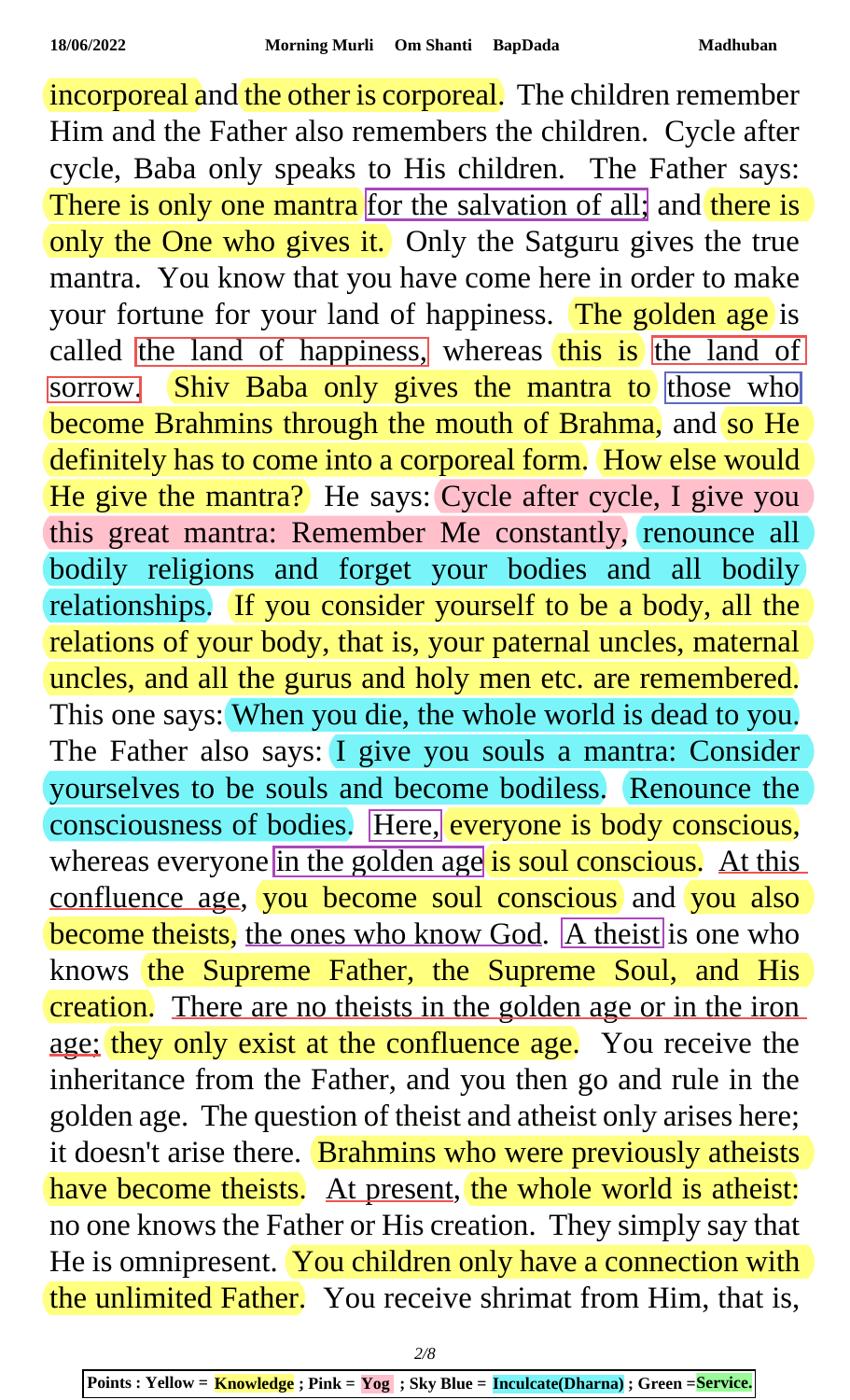He inspires you to make effort. He says: Children, forget the consciousness of bodies, including your own bodies, and do not remember anyone else. Consider yourselves to be souls and remember Me, your Father. This is called the great mantra through which you make your fortune. You receive tilaks of self-sovereignty for 21 births. That is the reward. The Gita is for changing from an ordinary man into Narayan, that is, for becoming a deity from an ordinary human being. You children know that this world is changing. You are making your fortune for the new world. This is the land of death. Just look what the fortune of people here is! The very name is the land of sorrow. Who said this? The soul. You have now become soul conscious. The soul says: This is the land of sorrow. Our supreme region is the place where Baba lives. The Father now gives knowledge and makes our fortune. He gives one great mantra: Remember Me! You may listen to it from a bodily being, but remember Me, the bodiless One. You would definitely have to listen to Him through a bodily being. Brahma Kumars and Kumaris would also speak through their mouths and tell impure ones to remember the Purifier. You have to burn the burdens of sin that are on your heads with the power of remembrance. You have to become free from disease. You children are personally sitting in front of the Father. You know that Baba has come to make your fortune and that He shows you a very easy path. They say: Baba, I forget to remember You. You should be ashamed! You remember those worldly fathers who make you impure, whereas to this Father from beyond who makes you pure, who tells you to stay in constant remembrance so that your sins can be absolved, you say: Baba, I forget You! The Father says: I have come to make you worthy of being in a temple. You know that Bharat was Shivalaya (Temple of Shiva) where we used to rule, and that, later on, we started worshipping our non-living images in the temples. We forgot that we too had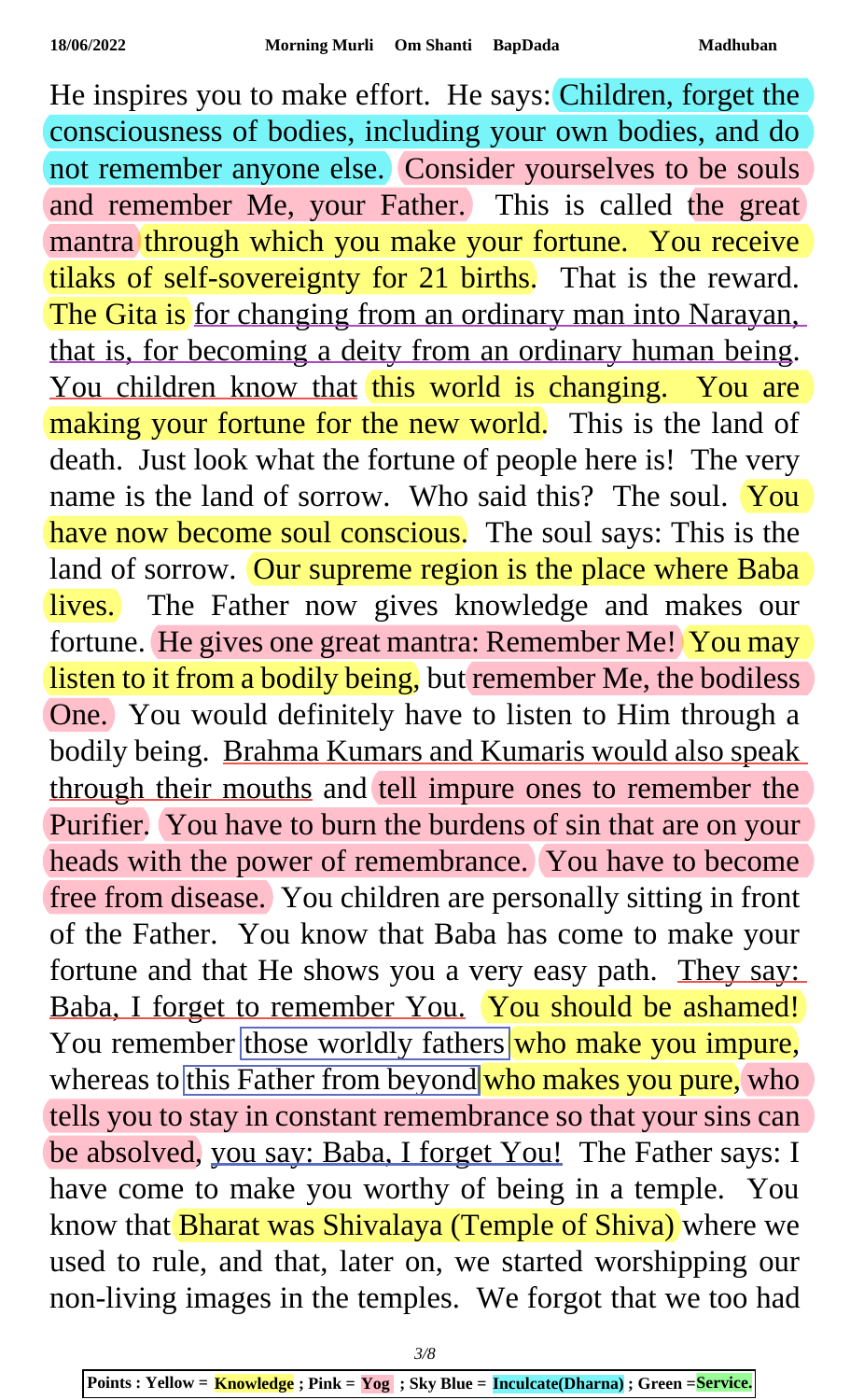been deities. Your Mama and Baba were also worthy-ofworship deities and they then became worshippers. This *knowledge* is in your intellects. The main point is shown in the tree: the *foundation* was the original, eternal deity religion. It doesn't exist any more. Five thousand years ago, it became the golden age and it is now the iron age. After the iron age, the golden age will come again. The One who gives shrimat definitely has to come. The world definitely has to change. You continue to beat the drums (announce to everyone) but the tree cannot grow any quicker. Many obstacles come in the way. They get trapped in various names and forms. The Father says: Do not get trapped. You may stay in your households and also remember the Father and remain pure. God speaks: Lust is the greatest enemy. The God of the Gita previously said this and He is saying it once again. The God of the Gita must definitely have enabled you to gain victory over lust. One is the kingdom of Ravan and the other is the kingdom of Rama. The kingdom of Rama is the day, and the kingdom of Ravan is the night. The Father says: This kingdom of Ravan is now to come to an end. Everything is being prepared for this. The Father will teach you and then take you back home and you will then need a kingdom. You would not rule in this impure world, would you? Shiv Baba does not have any feet that He would put on the ground. The deities cannot set foot on this impure world. You know that you are becoming deities and that you will come into Bharat, but the world will have changed from the iron age into the golden age. You are now becoming elevated. Many children say: Baba, many storms come. The Father says: You forget the Father. You do not follow His shrimat. You receive the most elevated directions from the Father: Children, do not become corrupt. There is only the One who teaches you and He says: Constantly remember Me alone. Do not even remember this one's chariot. There are the Chariot Rider and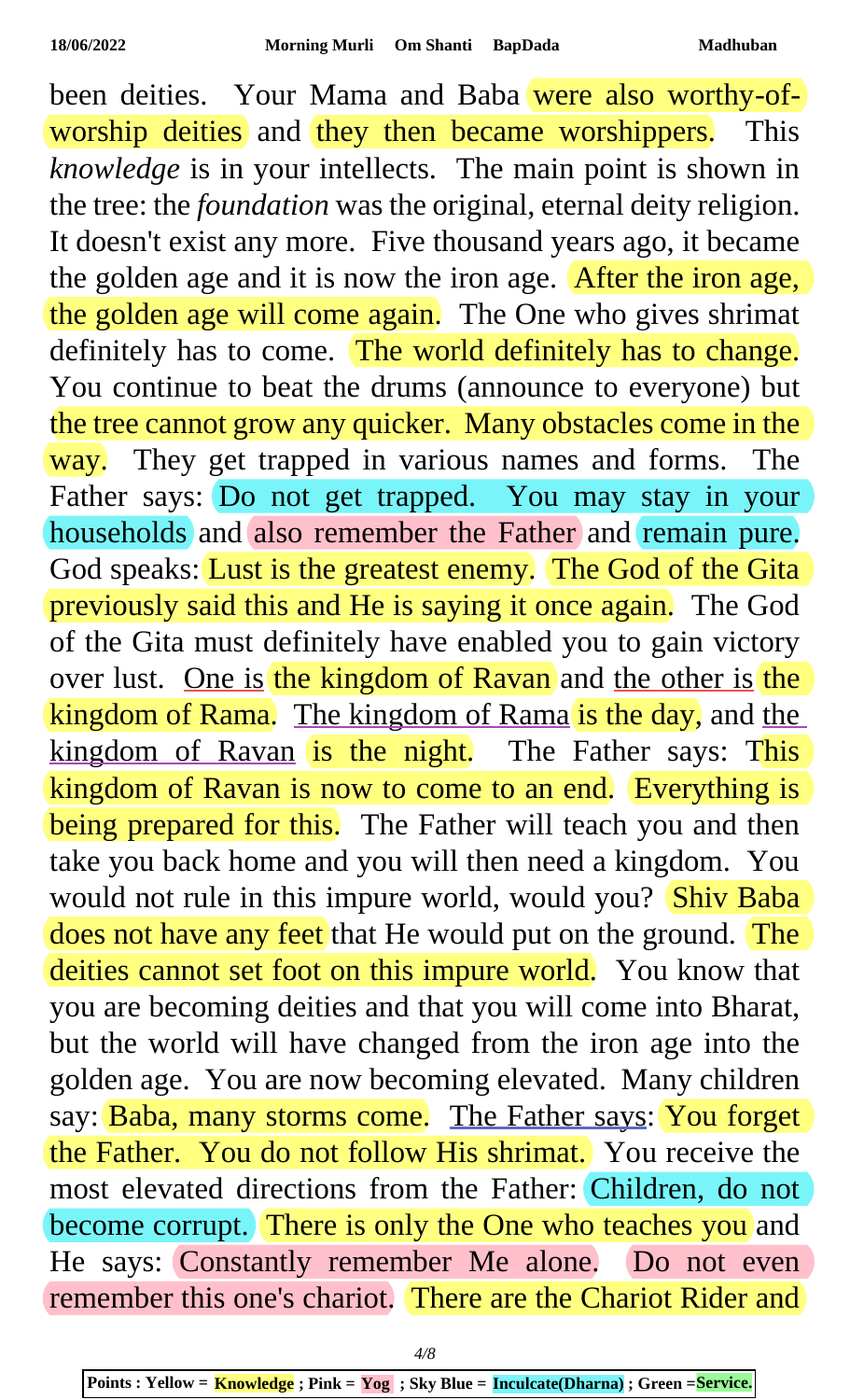the chariot owner. It is not a question of a horse chariot. Would one sit in that and give knowledge? These days, people travel in *aeroplanes*. *Science* is in full force. The *pomp* of Maya is also in full force. At present, they give everyone so much honour. A *prime minister* of a particular country may be given a lot of honour and then, 15 days later, that honour would be taken away. Even kings have this problem: they are in constant fear. You receive such easy knowledge. You are so poor that you do not even have a shell. You make Baba the *Trustee* and say: Baba, all of this belongs to You; and Baba says: Achcha, you live as *trustees* as well. If you still consider everything to belong to you, that is not being wise. You have to follow shrimat. Those who are *trustees* will follow shrimat. You are poor, and so you think that you should give all your worthless possessions to Baba. Baba gives you *first-class* advice. He says: You have to look after your children. At this time, you are now receiving knowledge through which your future is reformed and you become kings of kings. It is the Father's duty to give advice. Remember the Father. You should have the mercy to save everyone from falling into the pit. You have to move with great tact. There are Supnakha and Putna (female devils). Ajamil and Duryodhan also refer to the present time. This present *scene* will emerge again after a cycle. That same Father comes personally to give *knowledge*. He enables you to attain the status of deities from human beings. You have come to claim the inheritance as you did 5000 years ago. Previously, too, there was the great war. That is connected with this. The Father explains everything accurately and enables you to claim the status of deities from ordinary human beings. You have come to claim the inheritance from the Father. You are not going to receive the inheritance from Brahma or Jagadamba or from any other Brahma Kumari. They also claim their inheritance from the Father. They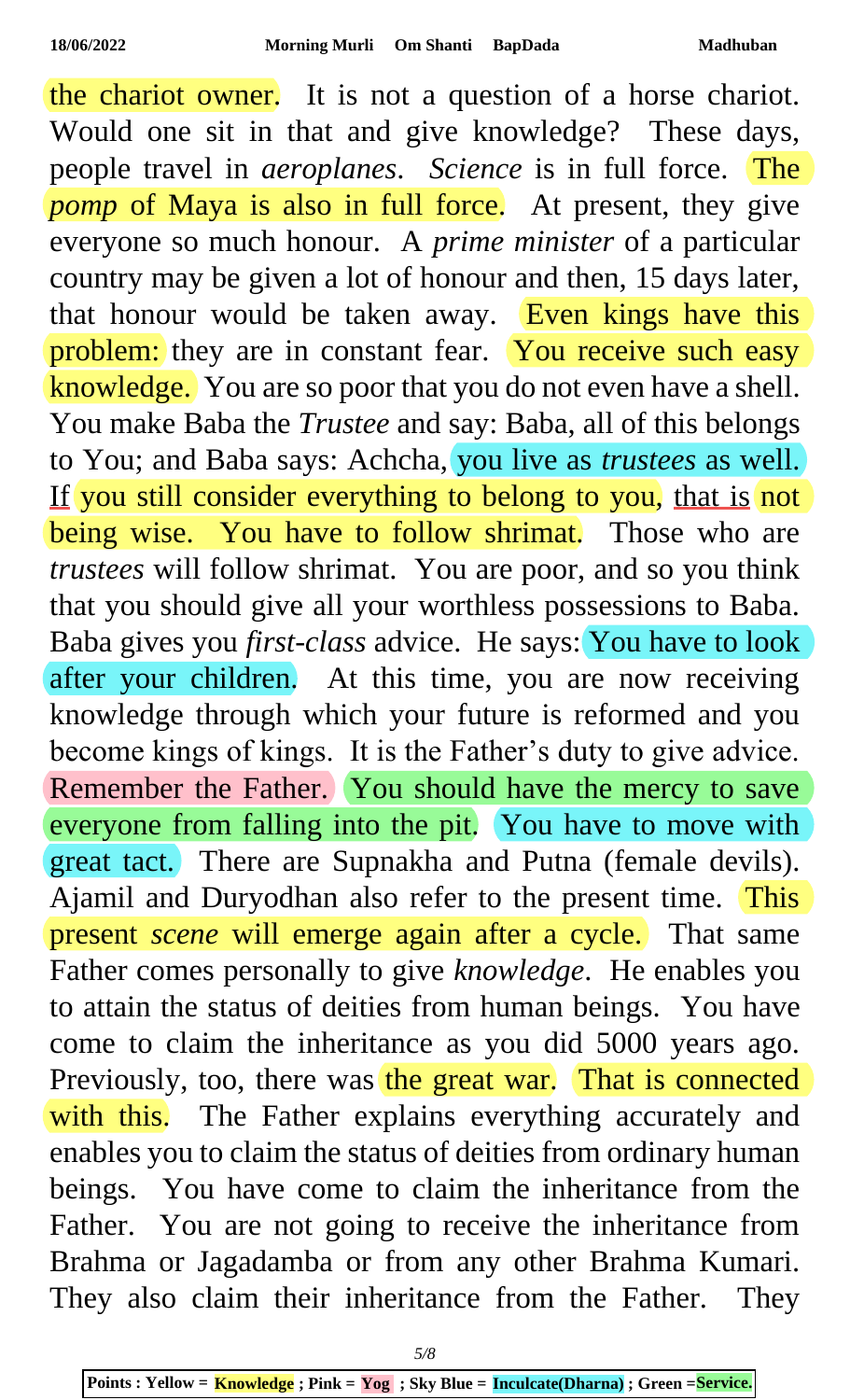explain to others too. You become the children of Jagadpita (World Father) and claim your inheritance through him. He (Shiva) tells each one of you individually: Child, remember Me! This arrow is shot *directly* at you. The Father says: Children, you have to claim the inheritance from Me. Even if a friend or relative dies, the inheritance still has to be claimed from the Father. You should have a lot of happiness in this, since you have come to make your fortune. You know that Baba is once again making you into the masters of heaven, and so you have to imbibe *manners* accordingly. You have to save yourselves from the vices. We are becoming pure and viceless. You have understood the *drama* and the tree. There is no other difficulty. It is very *simple*. Still, you say: Baba, I forgot You. An evil spirit came. Baba says: Chase away the evil spirits. Look in the mirror of your hearts and see whether you have become worthy. We have to become Narayan from ordinary beings. The Father sits here and explains: Sweet children, one hundred times fortunate children, you have come here to become one hundred times fortunate. At present, all are very unfortunate. Only the residents of Bharat were very fortunate; they were so wealthy. This is a matter of Bharat. The Father says: Now consider yourselves to be souls, because you have to come back with Me, and so your final thoughts will then lead you to your destination. The drama is now about to end and we will go back home at any moment. He shows you the way: **become free from all sin** and you will become a pure, charitable soul. It was the world of pure, charitable souls and it is being established once again. The old world has to change and become new. They believe that Bharat is an ancient land and that it was *heaven*. *Heavenly God, the Father,* created *heaven*. When did He come? He only comes at this time. This is known as the time of the coming of the benevolent Father. The community of Ravan is so big whereas the community of Rama is so small.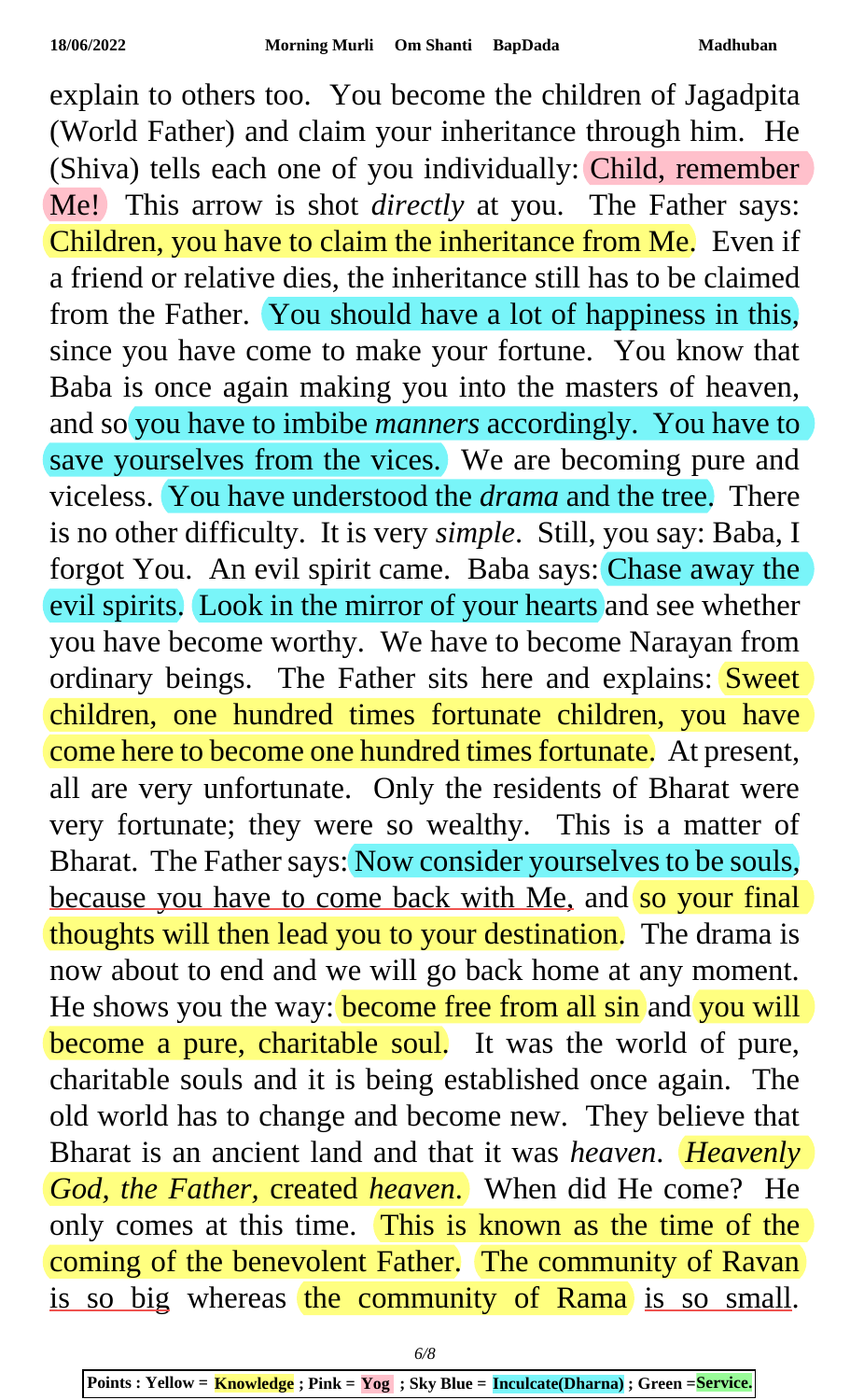Expansion continues to take place here. Children will continue to come to claim the inheritance from the Father once again. They continue to explain using exhibitions and *projectors*. You now have to do a lot of *service*. Baba continues to say: Beloved children, this is the *drama*. However, whatever has happened until now would be said to be the *accurate drama*. The Father says: Even I am predestined in the *drama*. Children, I too have to come into the impure world. See how I leave the supreme region and come here for you children. *Doctors* would not run away from the *plague*; they would have to go there. People sing: Purifier, come! Come and purify us of the five vices, that is, *liberate* us from them. Take us from the world of sorrow to the world of happiness. *God is* the *Liberator*. He is the *Liberator* of all. He becomes the *Guide* and takes us back home and we then come down, numberwise. There is the sun dynasty, the moon dynasty and then, when the copper age begins, you become worshippers. It is sung that the deities started to follow the path of sin. They show pictures of the path of sin. You now understand *practically* that you were deities. These points are so easy to understand. Your intellects need to imbibe them accurately. You children have now come to make your fortune. The Father is personally sitting here in front of you, but *teachers* are numberwise. God has told you here the essence of all the Vedas and scriptures through the mouth of Prajapita Brahma. Brahma would hear it first. They have shown Brahma, Vishnu and Shankar in the subtle region, but Vishnu is the master of the golden age and Brahma is the master of the confluence age. Brahma is needed here so that the Brahmins can then become deities. This is the sacrificial fire of the knowledge of Rudra (the incorporeal One). This sacrificial fire was created previously as well. The entire world will be sacrificed into this yagya. Everything will be